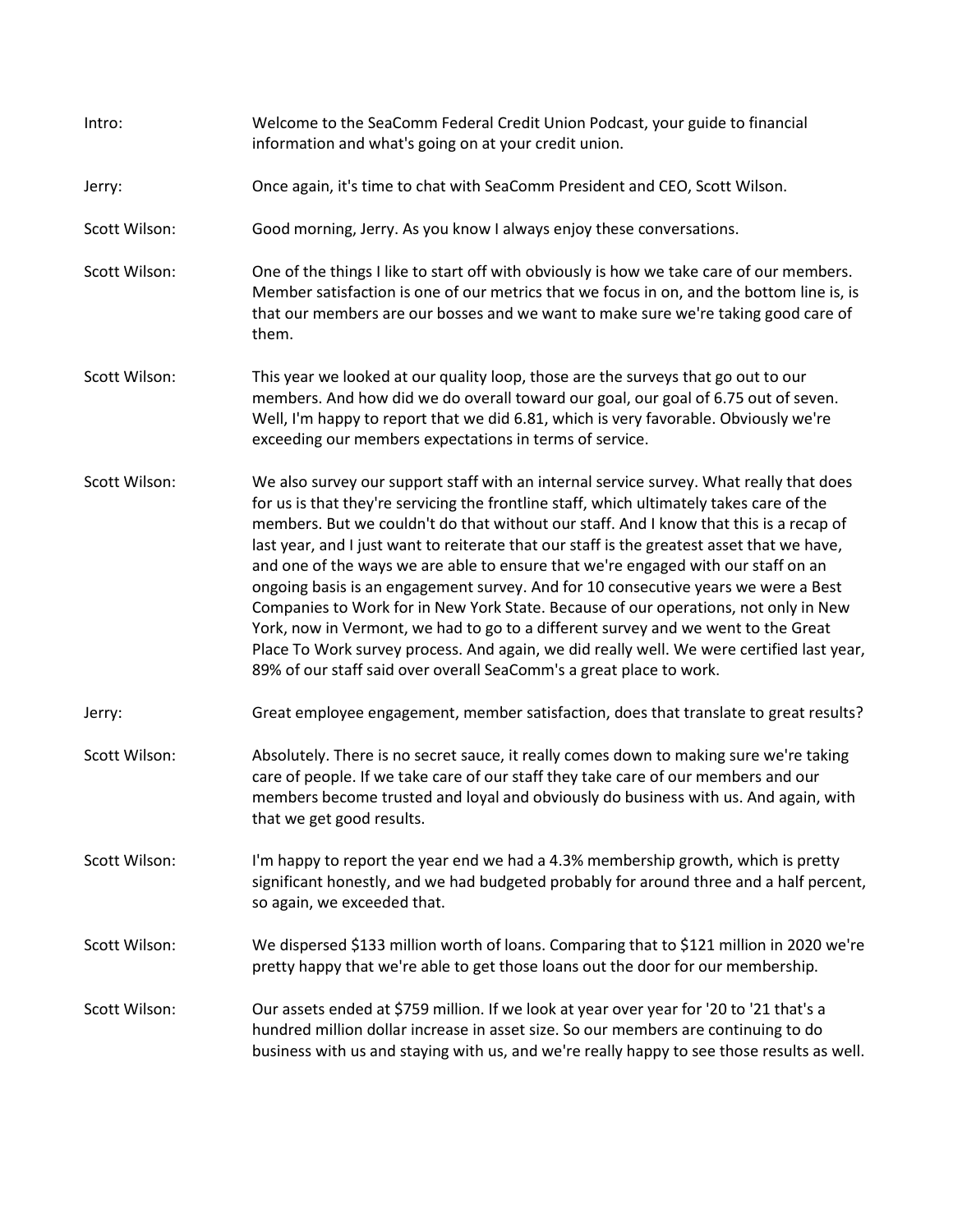| Jerry:        | We looked at 2020 as being the COVID year, we were hopeful that 2021 would see the<br>end of it. It wasn't over, but we were able to deal with it.                                                                                                                                                                                                                                                                                                                                                                                    |
|---------------|---------------------------------------------------------------------------------------------------------------------------------------------------------------------------------------------------------------------------------------------------------------------------------------------------------------------------------------------------------------------------------------------------------------------------------------------------------------------------------------------------------------------------------------|
| Scott Wilson: | Yeah, I mean, I think we went into 2021 thinking we're going to get to some normalcy. I<br>think this is the new normal, and unfortunately we have to work within those<br>parameters, but overall we still have to serve our members. So when I talk about the<br>new normal we're going to have our branches open, our drive-thrus are open, all of our<br>electronic deliveries channels are available. We are going to have to work in that realm.                                                                                |
| Scott Wilson: | New York State made adjustments to mask wearing policy, so obviously we have to<br>adhere to it as a business, but our members are understanding of that, as well as our<br>staff. Hopefully yes, as we move through this year then we'll get away from some of that<br>but at the end of the day I just want our members to know that we're going to do<br>everything possible to keep our doors open and take good care of that.                                                                                                    |
| Jerry:        | And the members are using the electronic channels?                                                                                                                                                                                                                                                                                                                                                                                                                                                                                    |
| Scott Wilson: | Absolutely. It's very interesting to see the amount of usage in not only our ATMs, but<br>our mobile and NetTeller. And obviously our call center, folks call into the call center. So<br>overall we have varying avenues of delivery, and whether it's in person or by electronic<br>we're going to meet those needs.                                                                                                                                                                                                                |
| Scott Wilson: | When we talk about year-end results one of the things that we look at is obviously were<br>we financially successful? And yes, we actually exceeded our financial forecast this year<br>of our budget that was approved by the board of directors. And even with increased<br>shares we still were able to remain our profitability at \$7.3 million, which translates into<br>a metric called return average asset, which is 1.02%. And our goal was 0.90%, so we<br>really exceeded that.                                           |
| Scott Wilson: | One of the important pieces is our capital levels keeping pace with our shared growth of<br>a hundred million dollars. And the answer is yes, we were able to keep our capital levels<br>at 13.43%, or \$101 million. And now under our new regulations Jerry, we have to have<br>what we call risk based capital. Tier one banks have been doing it for years, but because<br>we're over \$500 million we have to do that. And we ended the year at 18.74% of RBC,<br>that's compared to what they consider well capitalized of 10%. |
| Scott Wilson: | So even with all the growth we've seen we're still able to maintain those metrics, which<br>is important for us from our regulator, which is the National Credit Administration,<br>which is one insurer of our shares.                                                                                                                                                                                                                                                                                                               |
| Scott Wilson: | Some of the other things that we accomplished in 2021, we had a successful merger<br>with United Neighbors in Watertown, that went real well. We completed our second<br>branch in Vermont, in Essex, that is doing well.                                                                                                                                                                                                                                                                                                             |
| Scott Wilson: | One of the other things that we do from a financial perspective is we look at what rating<br>agencies are saying about us, Weiss Rating, which rates banks, thrifts, insurance<br>companies, credit unions like us, independently has actually upgraded our rating from                                                                                                                                                                                                                                                               |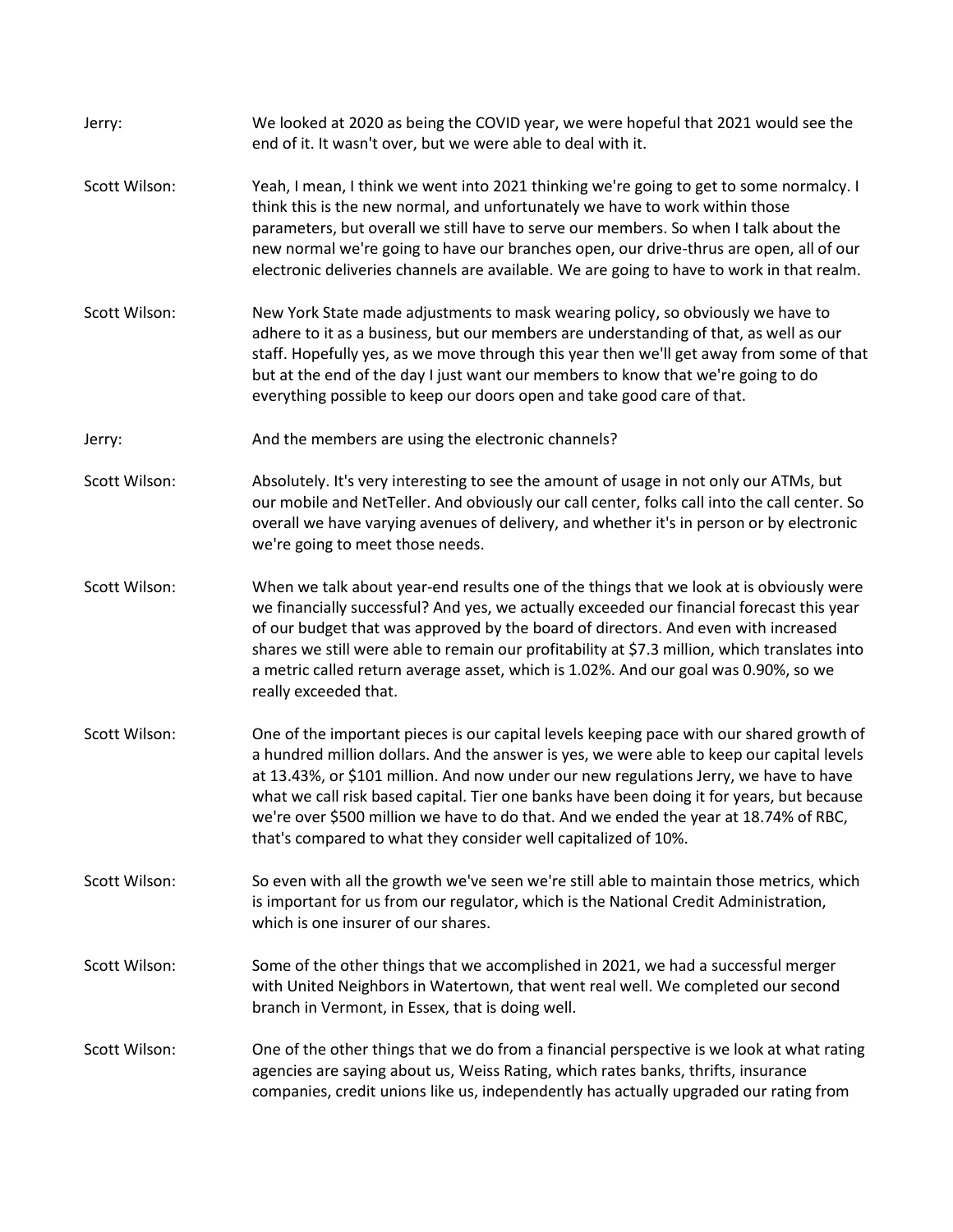an A minus to an A, and we've been maintaining those letters for a number of years. And what does that mean? It really means that we have the economic wherewithal to withstand some kind of a significant economic anomaly that might come along and be detrimental to us. And we do have the capital to be able to withstand that, and liquidity, et cetera, and we were able to get that upgrade. Scott Wilson: We also are five star Bauer rated and even A Plus Deposit Accounts has given us their best rating, so overall it's not just one rating agency, it's a number, and we continue to do well there. Scott Wilson: One of the things I think is important is looking at the future, not only with just what we did but what's happening next. And one of the things we're going to do is enhance our SmartLine, which is a delivery channel where you can actually punch in your account and transfer money. That's actually going to be enhanced to our call center operations, and we're going to call it Smartline Enhanced, and it's going to be voice recognized. And so you can call in and you can transfer money from one account to the other, you can get a balance inquiry, you can make a payment on your loans. You can do it by voice, you can do it by SMS, which is texting, or even chat. What's great about this Jerry, it's 24/7. Scott Wilson: We're always looking, and I always mention this, we're always looking to enhance our variance for our members and looking for new ways to deliver service, and we really believe that this is going to be another great opportunity where you can self-serve. So Sunday night at 7:00 when our credit union is closed, although our electronic services are still open, if you wanted to make an inquiry on a balance or do a transfer you're able to do it once this is in place. Jerry: It's great, all the new enhancements, and I have to tell you Scott, every time I travel I do take some money out somewhere fee free through the CO-OP network. Scott Wilson: The CO-OP network you're mentioning is obviously on the ATM side and branch network, and if you find a branch that participates, you're able to go in and maybe do a wire, or withdraw some money, or make a loan payment just as if you were at one of our SeaComm locations. Jerry: Anything else we have to look forward to in 2022? Scott Wilson: I think the really important piece is we're going to continue to focus on our staff to make sure they're completely engaged in order obviously to continue to exceed, not just me, but exceed our members expectations. And frankly, if we know about it and we can improve upon it we're going to do it Jerry. Jerry: Anything exciting happening in Jefferson County this year? Scott Wilson: Well, we'll be hopefully opening, I say hopefully Jerry because we're in the due diligence phase of purchasing a property on Route 3 in the town of Watertown, which is up by the Target and Petco, in that area, we're hoping to break ground around the end of April,